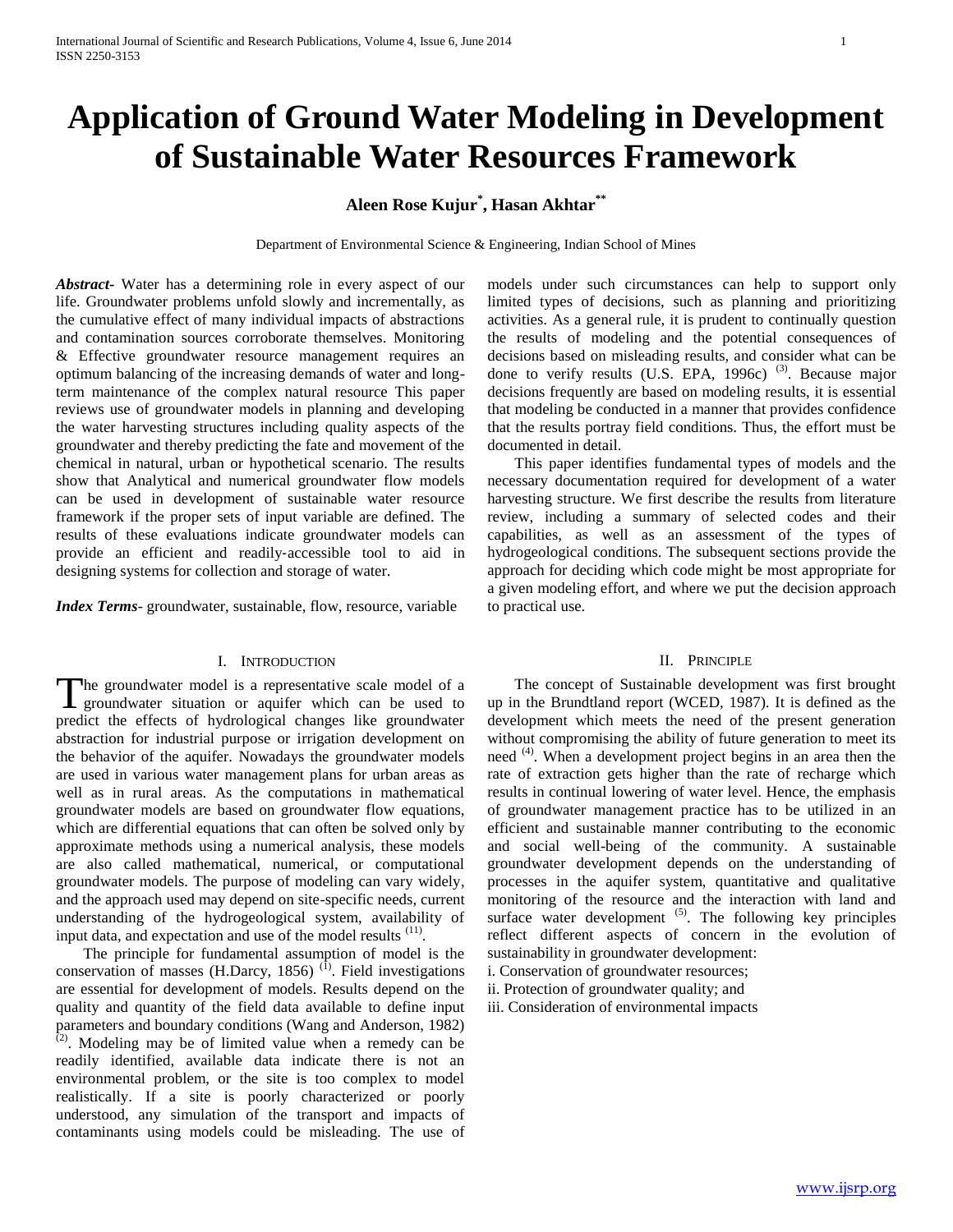

**Figure 1: Ground Water sustainability cycle**

 The movement of groundwater through porous media is described by the following partial differential equation, which is based on Darcy's law and the conservation of mass (McDonald and Harbaugh, 1988) $(6)$ :

$$
\frac{\delta}{\delta x}\left(Kxx\frac{\delta h}{\delta x}\right) + \frac{\delta}{\delta y}\left(Kyy\frac{\delta h}{\delta y}\right) + \frac{\delta}{\delta z}\left(Kzz\frac{\delta h}{\delta z}\right) - W = Ss\frac{\delta h}{\delta t}
$$

where,

 **Kxx**, **Kyy** and **Kzz** are values of hydraulic conductivity in the x, y, and z directions along Cartesian coordinate axes, which are assumes to align with the principal directions of hydraulic conductivity  $(LT^{-1})$ ,

**h** is the hydraulic head (L),

 **W** is a volumetric flux per unit volume and represents sinks and/or sources  $(T^{-1})$ ,

**Ss** is the specific storage of the porous material  $(L^{-1})$ , and **t** is time(T).

## **2.1 Classification**

 Models can be based on a single equation or a set of governing equations that represent the processes occurring like ground water flow, solute transport, etc.  $(7)$ . They can be classified as analytical or numerical, deterministic or stochastic, or steady state or transient. In addition, models can be one, two, or three-dimensional.

## **a. Analytical Models**

 Analytical models are generally based on precise solutions to one or two-dimensional ground water flow or transport equations. These equations are simplified forms of more complex three-dimensional ground water flow and solute transport equations used in numerical modeling. Analytical models require basic fundamental information of the flow system, including a horizontal aquifer base, uniform hydraulic and chemical reaction properties, and simple flow or chemical reaction boundaries. In addition, analytical models are typically steady-state and onedimensional, or two-dimensional. Analytical models are best used when designing data collection plans prior to beginning

field activities or as an independent check of numerical model results.

## **b. Numerical models**

 Numerical models solve the partial differential flow or solute transport equations through numerical approximations using matrix algebra and discretization of the modeled domain. The accuracy of numerical models depends on the model input data, the size of the space and time discretization, and the numerical method used to solve the model equations. Where the ground water system is very complex, and where sufficient data exist to simulate the complexities in detail, a numerical model may be able to simulate the system with greater accuracy. Generally, they can be used to model irregular boundaries, variations in input parameters such as hydraulic conductivity and recharge, vertical flow gradients at recharge and discharge areas, transient flow conditions, complex multilayered hydrogeological framework, and other complexities. Numerical models are best used when the field data shows that ground water flow or transport processes are relatively complex and ground water flow direction, hydrogeological or geochemical conditions, and hydraulic or chemical sources are sinks that vary with time and space.

#### **2.2 Selection of an appropriate Model**

 A variety of ground water flow model are available now and they are used quite extensively to design and evaluate the impact of the groundwater withdrawal systems. The selection of a model is done in three steps

## **a. Model Selection Process**

Construction of an appropriate model at the site

Code selection Model Evaluation

 The three important factors that must be considered while choosing an appropriate model code are

- i. Site Environmental Characteristics
- ii. Demography and land use
- iii. Contamination characteristics( if present)

 Successful ground-water modeling requires the selection of a computer code that is not only consistent with the site characteristics but also with the modeling objectives. The most common code selection mistakes are selecting codes that are more sophisticated than are appropriate for the available data or the level of the result desired, and the application of a less sophisticated code that does not account for the flow and transport processes that dominate the system  $(10)$ .

#### **b. The Code Selection Process**

 To meet the specific modeling needs there are several suitable computer codes that could potentially be chosen from a large number of published codes presented in the scientific literature $^{(9)}$ . Ideally, each candidate code should be evaluated in detail to identify the one most appropriate for the particular site and modeling objectives. However, the resources to complete a detailed study are seldom available, and usually only one to two codes are selected based upon a cursory review of code capabilities and the experience of the modeler.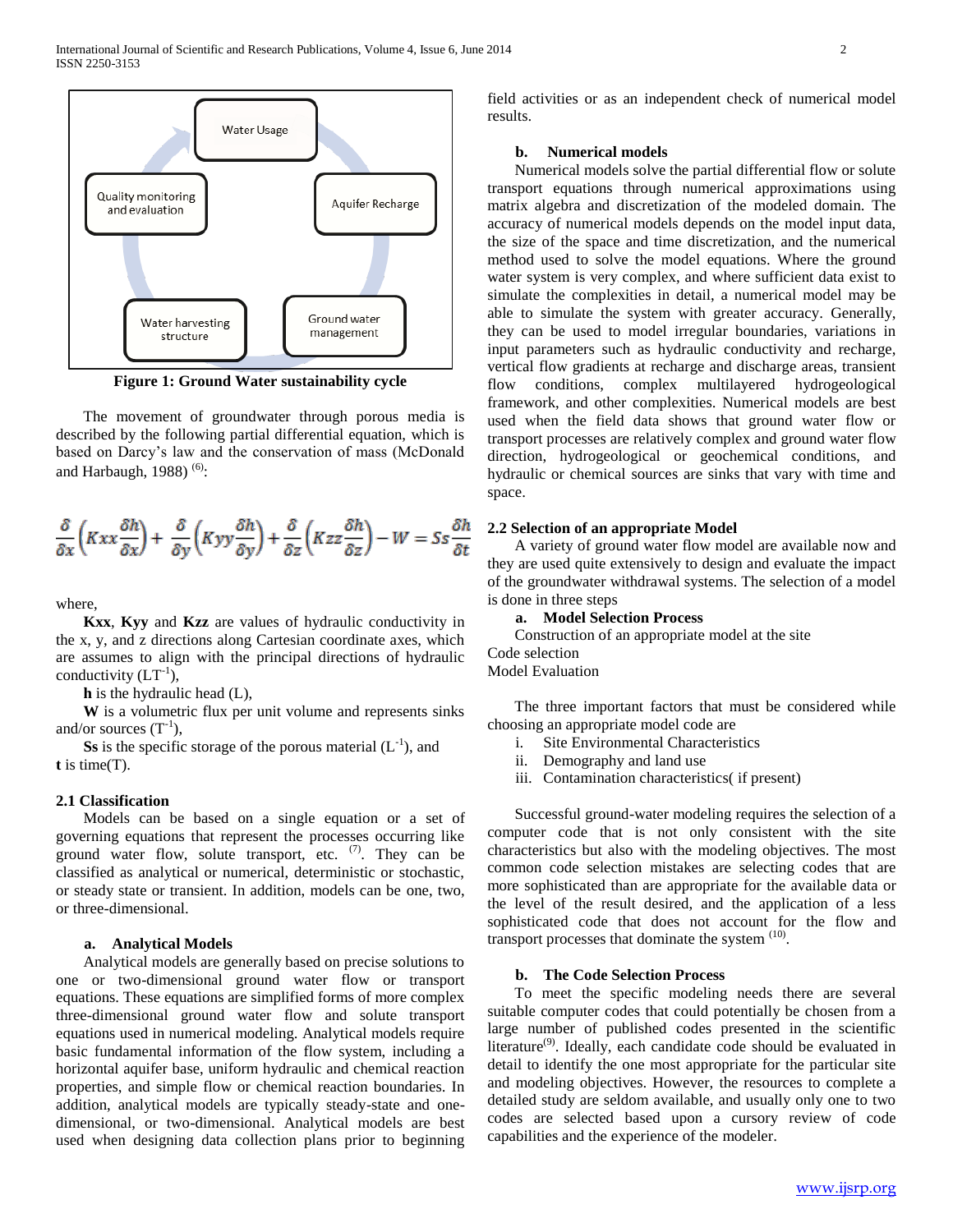Regardless of whether a detailed or more cursory review is performed, it is important for the user to be cognizant of the following factors and how they will affect code selection:

- i. Code Capabilities consistent with: User needs Modeling objectives, Site characteristics, Contaminant characteristics, Quality and quantity of data
- ii. Code Testing involves: Documentation, Verification, Validation
- iii. History of Use Acceptance: Theoretically, the reviewer should obtain a copy of the computer code, learn to use the code, select a set of verification problems with known answers, and compare the results of the model to the benchmark problems.

### **c. Model Validation**

 Model validation, which involves checking the model predictions against independent field investigations designed specifically to test the accuracy of the model, would almost never be practical during the code evaluation and selection process

#### **2.3 Application**

 The Department of Agriculture, Punjab carried out a ground water study for irrigartion purpose. The study area is from Indo Gangetic basin. It covers Farozpur, Muktsar and Faridhot(approximately 651,079 hectares). The annual rainfall is 300 mm and the soil present is alluvial deposits. Irrigation is carried out by canal and ground water. To monitor the depth of ground water table 60 observation wells were installed by Groundwater Cell of Department of Agriculture, Punjab. Observation was taken twice a year during June (Pre monsoon period) and October (Post monsoon period) $(8)$ .

 Based on June/October water level contour maps were drawn and 10km X 10km grids were superimposed on it. For computing sources/sink terms, the draft and discharge was distributed to various cells. Inputs included water requirement of crops, canal and tube wells, water availability and ground water quality. In this study the quality of water was divided into five categories <2.0, 3.0, 4.0, 5.0 and 6.0 dS/m.

 A water allocation model was developed to maximize ground water pumpage considering the input parameters and hydraulic head  $(8)$ . The maximum discharge is given by the equation

 $Max Z = \sum_{i=1}^{14} \sum_{j=1}^{11} Qi, j$ Where  $Z=$  Total discharge at all nodes,  $Q_{ij}$  = Tube well discharge at i<sup>th</sup> row and j<sup>th</sup> column i= number of rows; j= number of columns  $h_{i,j} < = R_{i,j} - X$  $h_{i,j} = R_{i,j} - Y$  $R_{i,j}$ - reduced level  $X=$  upper limit of the water table depth  $(m)$ Y=lower limit of the water table depth

 A two dimensional transient flow equation was used and the ground water variables were incorporated as decision variable in management model. Hydraulic constraints at all nodes were

added in the model so that the water level would not rise or fall under specified limit.

 Actual irrigation was found at 90% level of evaporation transpiration constraints. A number of simulations run were then carried out to maximize pumping to raise the water table. The simulation optimization results under water table <2m in parts of Jaladabad and Muktsar whereas declining table trend was observed in Fazilka, Khuian Sarwar and Abohar. The declining water table in the area was controlled by reducing the pumping in the area. The problem of area having water table depth<2m was solved by increasing the pumping limit to maximum possible discharge limit.

#### III. CONCLUSION

 Ground water is an important natural resource and should be utilized in a manner that both quantity and quality problems is avoided. The key principles in developing a sustainable ground water frame work are conservation of groundwater resources, protection of groundwater quality and consideration of environmental impacts. Mathematical models provide a quantitative framework to synthesize data of a ground water system and it plays an important role in understanding the water systems behavior when subjected to stress and changing conditions. The complex systems require special efforts to develop the monitoring network and monitoring tools for predictive analysis.

#### **REFERENCES**

- [1] Brown, G. O., (2002). Henry Darcy and the making of a law. Water Resources Research, 38(7) doi:10.1029/2001WR000727.
- [2] Wang.H.F. and M.P. Anderson,1982. Introduction to Ground water Modeling: Finite Difference and Finite element methods. W.H.Freeman and company, San Franscico 237 pp.
- [3] U.S. EPA. 1996. Soil Screening Guidance: Technical Background Document. OSWER. Washington, D.C. Pub. EPA/540/ R95/128
- [4] WCED (1987),Our Common Future: Report ofthe World Commission on Environment and Development, WCED, Switzerland.
- [5] Sustainable groundwater resources development by A. DAS GUPTA & PUSPA R. ONTA Hydrological Sciences-Joumal-des Sciences Hydrologiques, 42(4) August.
- [6] McDonald, M.G., and Harbaugh, A.W. 1988, A modular three-dimensional finite-difference ground-water flow model: U.S. Geological Survey Techniques of Water-Resources Investigations, book 6, chap. A1, 586 p.
- [7] Technical Manual for Ground Water Investigations, Chapter 14 Ground Water Flow and Fate and Transport Modeling, November 2007 Revision 1.
- [8] Simulation Modeling and Optimization Studies for the Groundwater Basins of Northwest India: Case Studies and Policy Implications, S.K. Sondhi and M.P. Kaushal, Studies for the Groundwater Basins of Northwest India.
- [9] Recommendations for computer modeling codes to support the UMTRA groundwater restoration project. Tucker, M.D. Sandia National Labs., Albuquerque, NM (United States); Khan, M.A. IT Corp., Albuquerque, NM (United States)
- [10] A TECHNICAL GUIDE TO GROUND-WATER MODEL SELECTION AT SITES CONTAMINATED WITH RADIOACTIVE SUBSTANCES. PB 94-205804 EPA 402-R-94-012, June 1994
- [11] Millennium Ecosystem Assessment, Ecosystems and Human Well-being- A Report of the Conceptual Framework Working Group of the Millennium Ecosystem Assessment